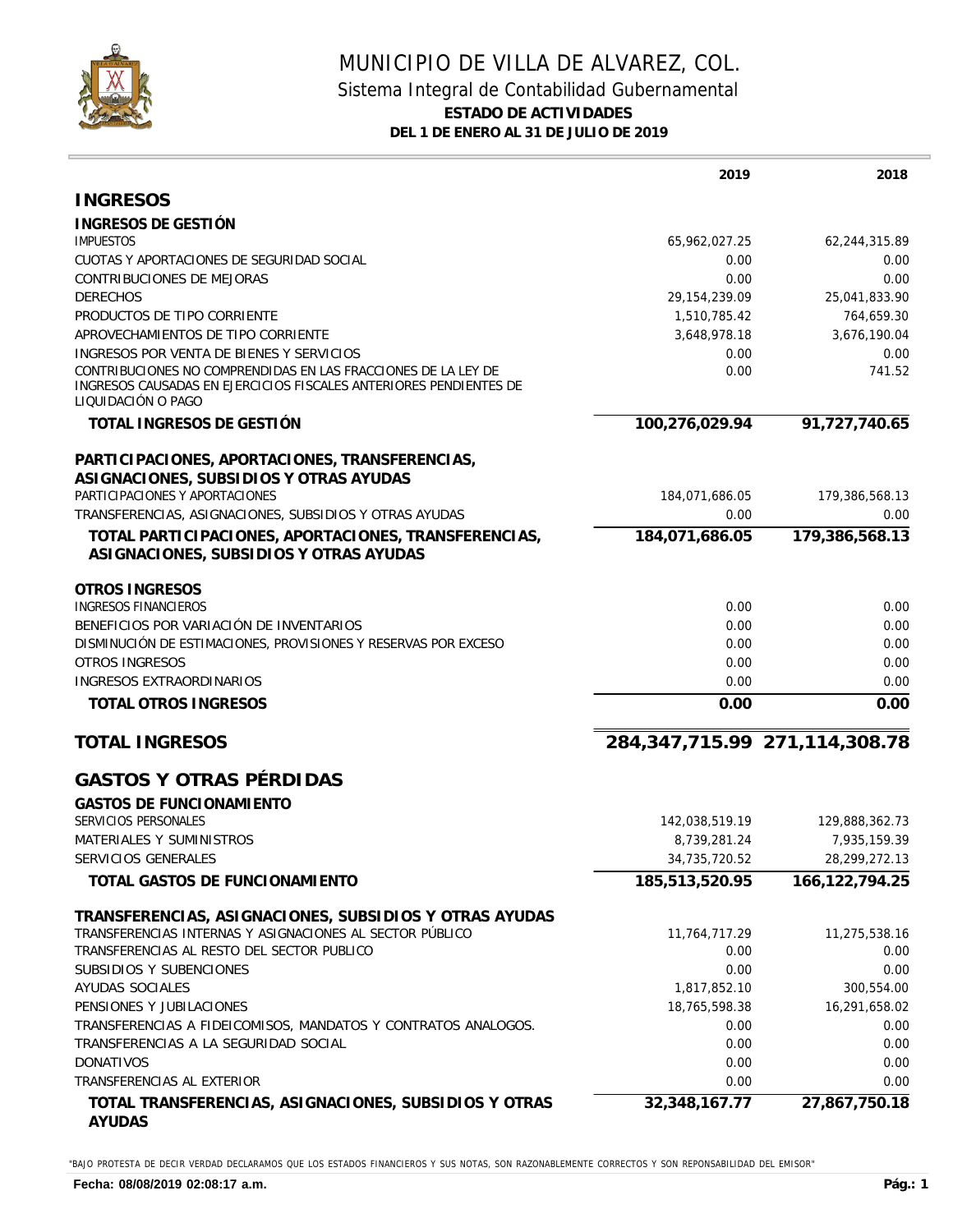

## MUNICIPIO DE VILLA DE ALVAREZ, COL. Sistema Integral de Contabilidad Gubernamental **ESTADO DE ACTIVIDADES DEL 1 DE ENERO AL 31 DE JULIO DE 2019**

|                                                                                      | 2019                          | 2018            |
|--------------------------------------------------------------------------------------|-------------------------------|-----------------|
| PARTICIPACIONES Y APORTACIONES                                                       |                               |                 |
| <b>PARTICIPACIONES</b>                                                               | 0.00                          | 0.00            |
| APORTACIONES                                                                         | 0.00                          | 0.00            |
| <b>CONVENIOS</b>                                                                     | 0.00                          | 0.00            |
| TOTAL PARTICIPACIONES Y APORTACIONES                                                 | 0.00                          | 0.00            |
| INTERESES, COMISIONES Y OTROS GASTOS DE LA DEUDA<br>PÚBLICA                          |                               |                 |
| INTERESES DE LA DEUDA PUBLICA                                                        | 2,975,936.79                  | 3, 135, 733. 28 |
| COMISIONES DE LA DEUDA PUBLICA                                                       | 0.00                          | 0.00            |
| <b>GASTOS DE LA DEUDA PUBLICA</b>                                                    | 0.00                          | 0.00            |
| <b>COSTO POR CEBERTURAS</b>                                                          | 0.00                          | 0.00            |
| APOYOS FINANCIEROS                                                                   | 0.00                          | 0.00            |
| TOTAL INTERESES, COMISIONES Y OTROS GASTOS DE LA DEUDA<br>PÚBLICA                    | 2,975,936.79                  | 3, 135, 733. 28 |
| OTROS GASTOS Y PÉRDIDAS EXTRAORDINARIAS                                              |                               |                 |
| ESTIMACIONES, DEPRECIACIONES, DETERIOROS, OBSOLESCENCIA Y<br><b>AMORTIZACIONES</b>   | 0.00                          | 0.00            |
| <b>PROVISIONES</b>                                                                   | 0.00                          | 0.00            |
| DISMINUCION DE INVENTARIOS                                                           | 0.00                          | 0.00            |
| AUMENTO POR INSUFICIENCIA DE ESTIMACIONES POR PÉRDIDA O DETERIORO U<br>OBSOLESCENCIA | 0.00                          | 0.00            |
| AUMENTO POR INSUFICIENCIA DE PROVISIONES                                             | 0.00                          | 0.00            |
| OTROS GASTOS                                                                         | 0.00                          | 0.00            |
| TOTAL OTROS GASTOS Y PÉRDIDAS EXTRAORDINARIAS                                        | 0.00                          | 0.00            |
| <b>INVERSION PUBLICA</b>                                                             |                               |                 |
| INVERSION PUBLICA NO CAPITALIZABLE                                                   | 0.00                          | 0.00            |
| TOTAL INVERSION PUBLICA                                                              | 0.00                          | 0.00            |
| TOTAL GASTOS Y OTRAS PÉRDIDAS                                                        | 220,837,625.51 197,126,277.71 |                 |
| RESULTADO DEL EJERCICIO (AHORRO/DESAHORRO)                                           | 63,510,090.48                 | 73,988,031.07   |
|                                                                                      |                               |                 |